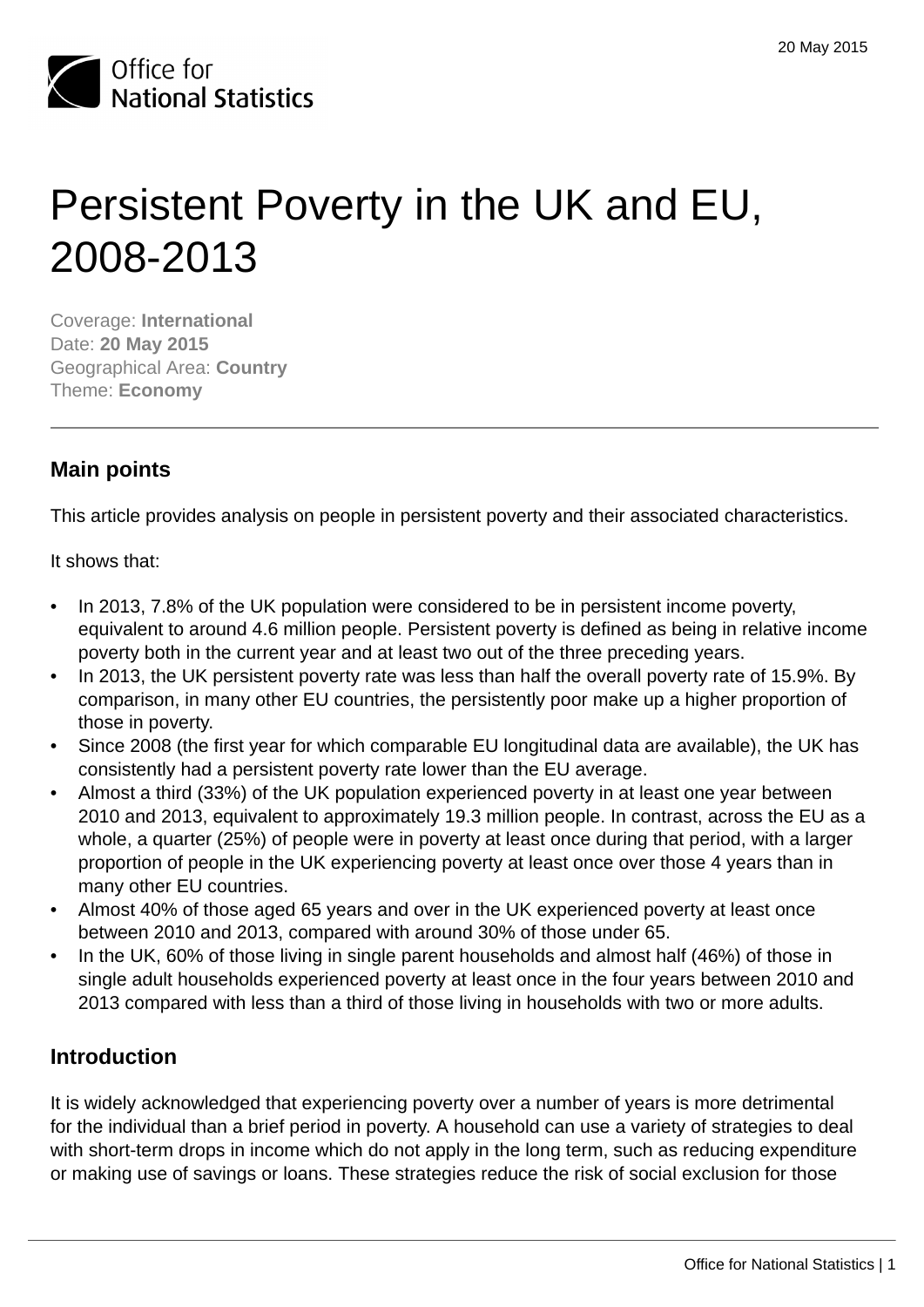who briefly fall into poverty. Studies have shown that the impact of persistent poverty on children in particular can be especially detrimental, adversely affecting their cognitive development, particularly in the first years of life, and increasing the likelihood that they will experience poverty as adults (see e.g. Dickerson & Popli, 2014). In addition, Fouarge and Layte (2005) have shown that the chances of escaping poverty reduce the longer an individual remains in poverty.

Research has shown the importance of a longitudinal approach to fully capture the impact of poverty on the population (see Smith and Middleton, 2007 for a review). These studies reveal that although some people are stuck in poverty, the majority of 'the poor' consist of a constantly changing group of different individuals. This not only has implications for the design of policies to tackle poverty, but also means that a greater number of people experience poverty than are revealed by the headline poverty indicators. Although this means that poverty persists only for a relatively small minority, with the burden of poverty being shared among a larger section of the population, evidence suggests that those who have already been in poverty are more likely to experience poverty again in the future than those who have never been in poverty (Walker, 2010 reported in European Commission, 2012).

Studies have shown that not all members of the population are equally susceptible to poverty but that individuals with certain characteristics are more likely to experience poverty and for this to be persistent and/or recurrent (see for example Jenkins et al., 2001, Fouarge & Layte, 2005 and Tomlinson & Walker, 2010). These include single parents, single adult households, women and retired people.

This article uses the most recent longitudinal data from the European Union Statistics on Income and Living Conditions (EU-SILC) to examine patterns of persistent poverty in the UK and other EU countries between 2008 and 2013. Poverty entry and exit rates for the UK are presented and compared with other EU countries for which data are available. The number of years spent in poverty is used to reveal the percentage of the UK population impacted by poverty at some point in a four year period and this is put in a European context. The experience of poverty by individuals with different characteristics is also examined.

EU-SILC was first carried out in the UK in 2005, making 2008 the first year for which longitudinal data are available; 2013 is the most recent data available. Poverty entry and exit rates are based on the latest year of data in the longitudinal period. For example, entry and exit rates for 2013 are based on transitions between 2012 and 2013, using data from the 2010-2013 longitudinal dataset.

The 2009-2012 longitudinal dataset is used to compare entry and exit rates across the EU since these are the latest data available for countries other than the UK. Entry and exit rates are pooled over this period to maximise the sample size.

## **Definitions and concepts**

The term poverty in this article refers to relative low income. An individual is considered to be in poverty if they live in a household with an equivalised disposable income below 60% of the national median. This is the poverty threshold most commonly used in official UK and EU statistics. The poverty measure is a relative indicator of poverty, measuring income compared to other people, so does not in itself necessarily imply a low standard of living.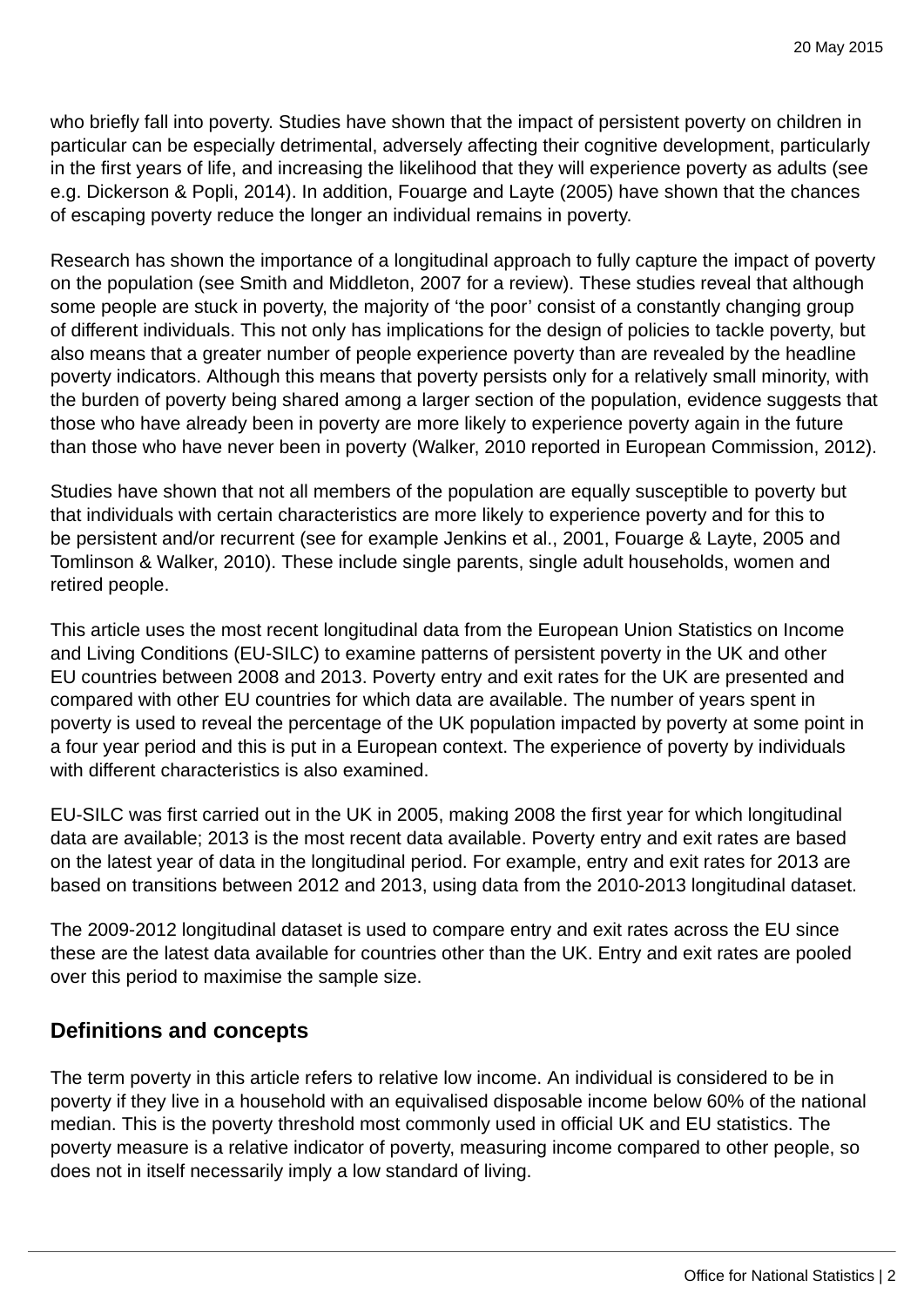Disposable income is the amount of money that households have available for spending and saving after direct taxes (such as income tax and council tax) have been accounted for, but before housing costs. It includes earnings from employment, private pensions and investments as well as cash benefits provided by the state. Equivalisation adjusts the income to take into account the size and composition of the household. Income in this analysis is equivalised using the [modified OECD scale](http://www.ons.gov.uk:80/ons/rel/elmr/economic-and-labour-market-review/no--1--january-2010/using-the-oecd-equivalence-scale-in-taxes-and-benefits-analysis.pdf) [\(165.7 Kb Pdf\).](http://www.ons.gov.uk:80/ons/rel/elmr/economic-and-labour-market-review/no--1--january-2010/using-the-oecd-equivalence-scale-in-taxes-and-benefits-analysis.pdf)

Persistent poverty is defined as being in poverty in the current year and in at least two out of the three preceding years. This is the definition used by the European Commission as part of their indicators to monitor poverty and social exclusion across the EU. Overall poverty (also known as cross-sectional poverty) is the percentage of the population that are in poverty in the current year only, without any consideration of their poverty status in earlier years.

The poverty entry rate is the proportion of the population not in poverty that enters poverty in a given year. The poverty exit rate is the percentage of the population initially in poverty that exits poverty the following year.

# **Poverty Rates in the UK and EU**

In 2013, 7.8% of people in the UK were in persistent income poverty, equivalent to approximately 4.6 million people. This is less than half the overall relative income poverty rate, which in 2013 stood at 15.9%. Persistent poverty rates in the UK differ from overall poverty rates in terms of how they compare with other EU countries. While UK overall relative income poverty rates were above or close to the EU average throughout the period 2008 to 2013 (Figure 1), persistent poverty rates were below the EU average rates throughout most of the same time period.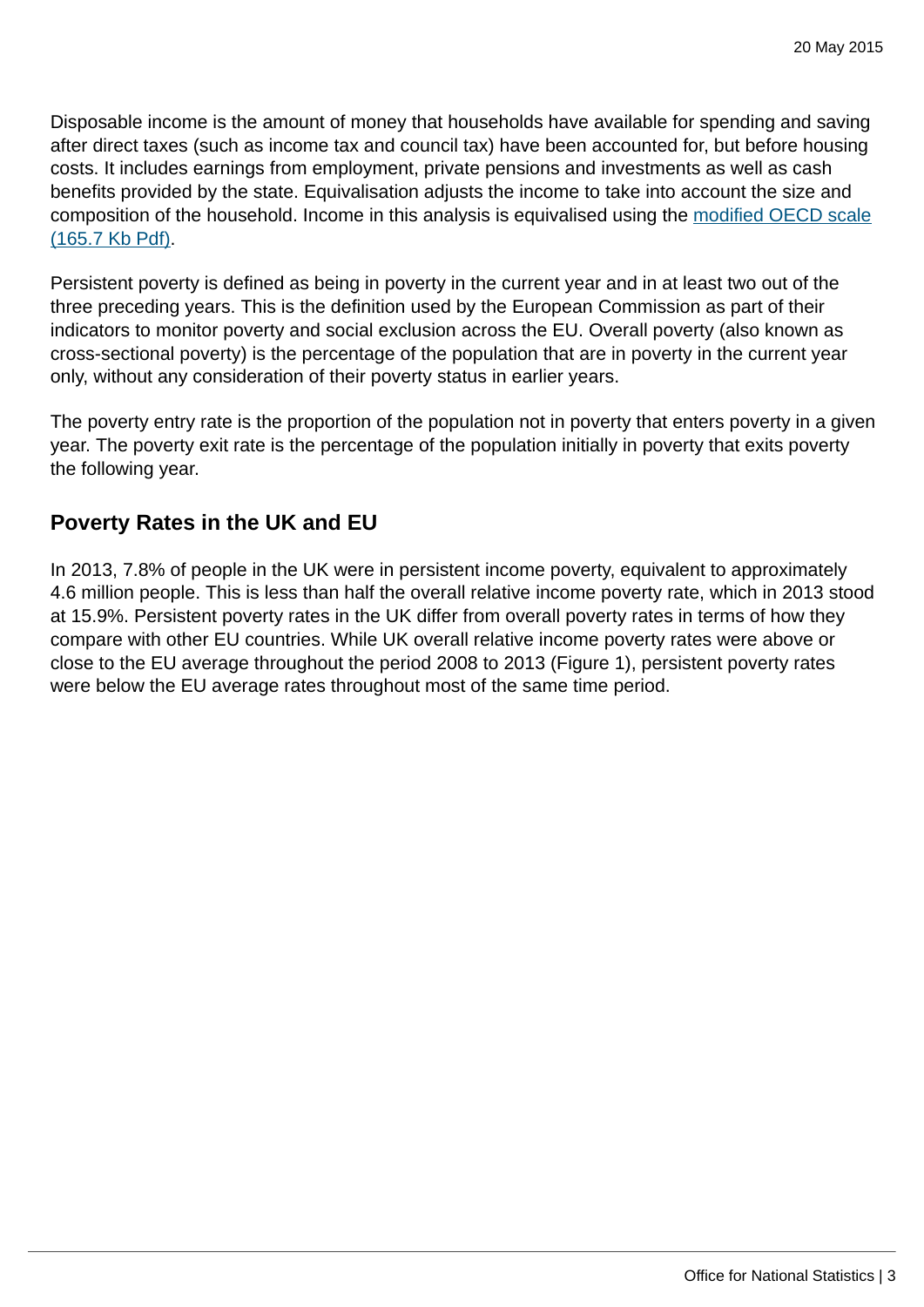

**Figure 1: UK and EU average persistent and overall poverty rates, 2008-2013, percentage total population**

#### **Notes:**

1. Source: Office for National Statistics, Eurostat

#### **Download chart**

**XLS** [XLS format](http://www.ons.gov.uk:80/ons/rel/household-income/persistent-poverty-in-the-uk-and-eu/2008-2013/chd-figure-1.xls) (25 Kb)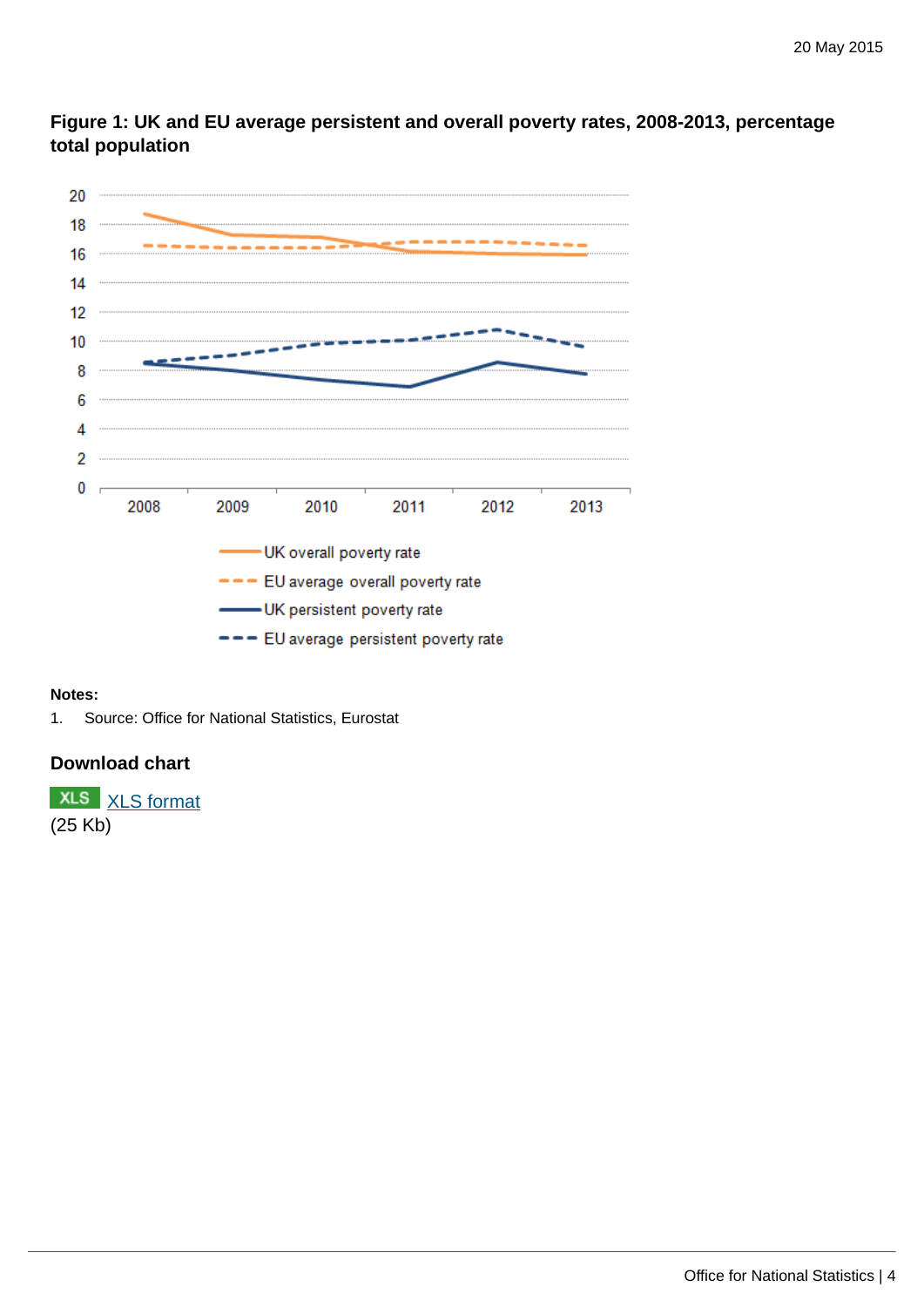

#### **Figure 2: Poverty rates across the EU, 2013, percentage total population**

#### **Notes:**

- 1. Source: Office for National Statistics, Eurostat
- 2. Persistent poverty rates are the latest available: For Bulgaria, Romania and Greece 2013 figures are not yet available so 2012 figures are used
- 3. No persistent poverty estimates are available for Sweden, Ireland or Croatia
- 4. Overall poverty estimates are all 2013 rates

## **Download chart**

**XLS** [XLS format](http://www.ons.gov.uk:80/ons/rel/household-income/persistent-poverty-in-the-uk-and-eu/2008-2013/chd-figure-2.xls) (26.5 Kb)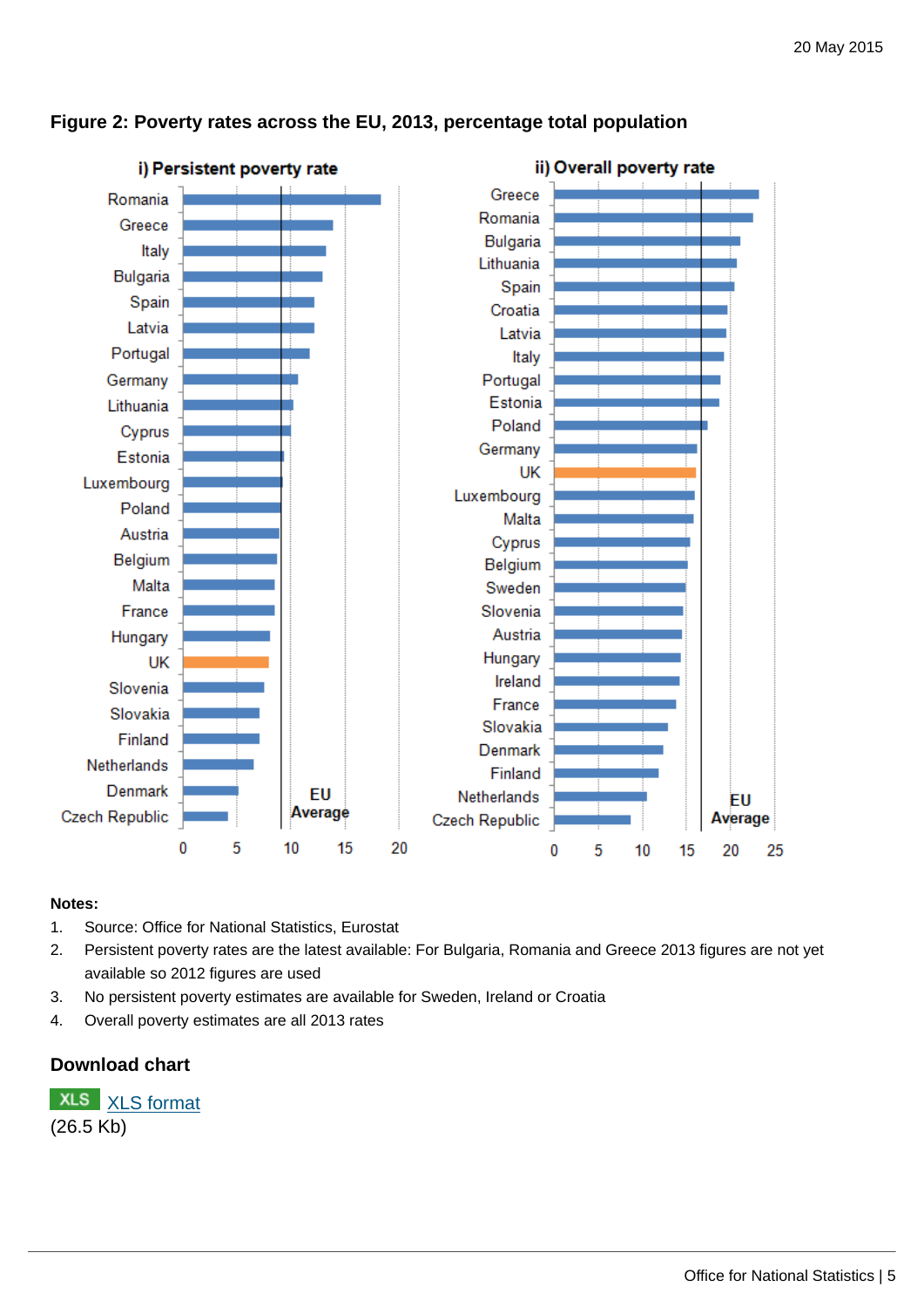Looking at poverty rates for individual EU countries (Figure 2), in 2013, the UK had one of the lowest levels of persistent poverty across the EU but had the 13<sup>th</sup> highest level of cross-sectional poverty out of the 28 member states.

This relationship between rates of persistent poverty and overall poverty can be most clearly seen when considering the ratio between the two rates expressed as a percentage (Figure 3). A ratio of 50% would suggest that half of those currently in poverty were also poor in at least two out of the last three years. In 2013, the UK had a ratio of 49% indicating that less than half of those in poverty that year had been persistently poor. This is one of the lowest of the EU countries for which data are available and below the EU average of 58%.

In contrast to the UK, the persistent poverty rate in Romania is 81% of the overall poverty rate for 2013; in Italy it is 69%. This suggests that in these countries the vast majority of people in relative income poverty experience it over a number of years. By contrast, in the UK, for those experiencing relative low income, it is more likely to be for a shorter period of time.



## **Figure 3: Rate of persistent poverty as a percentage of overall poverty across the EU, 2013.**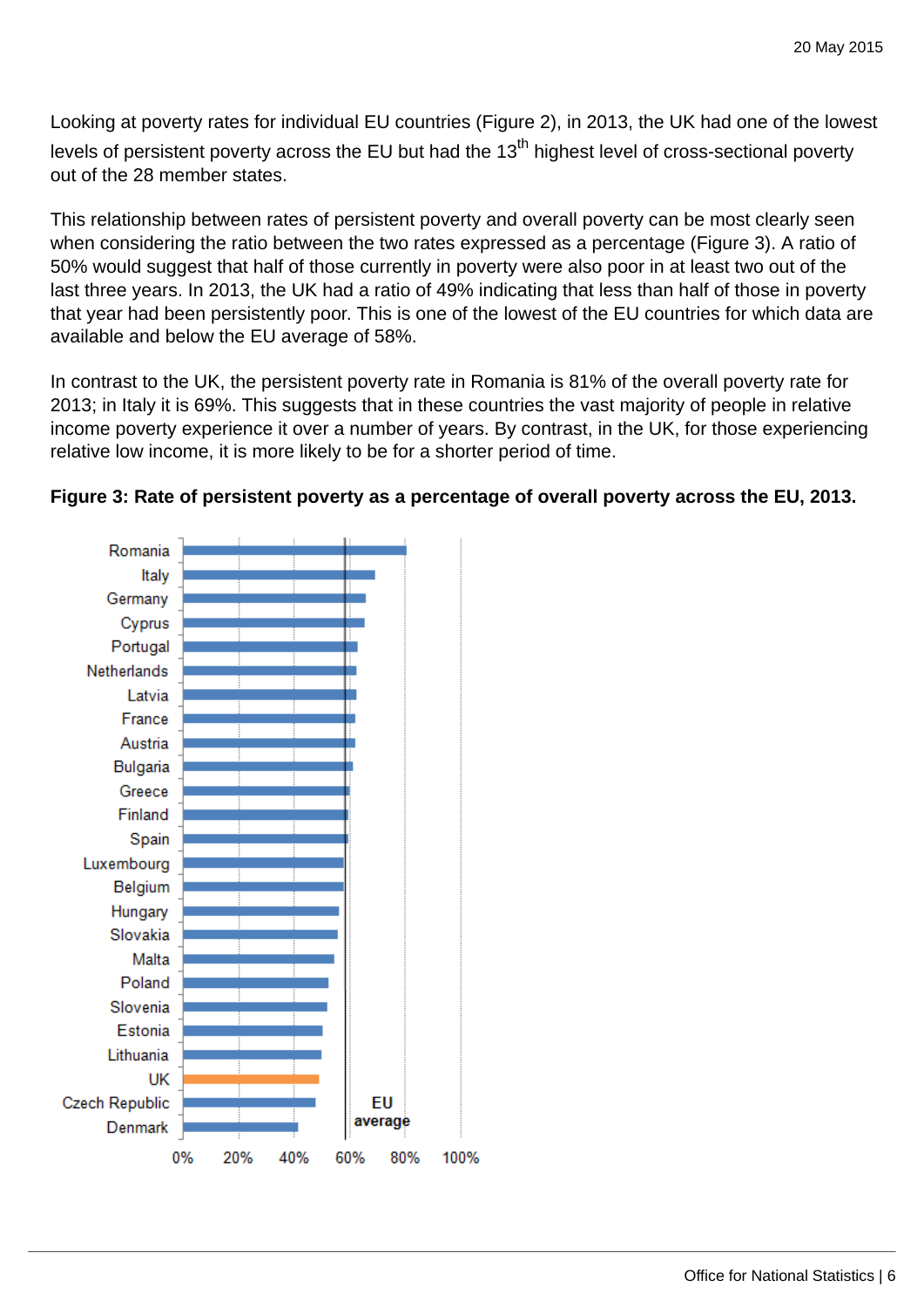#### **Notes:**

- 1. Source: Office for National Statistics, Eurostat
- 2. For Bulgaria, Romania and Greece, the ratio is calculated using 2012 poverty rates since these are the latest available for persistent poverty in these countries

## **Download chart**

# **XLS** [XLS format](http://www.ons.gov.uk:80/ons/rel/household-income/persistent-poverty-in-the-uk-and-eu/2008-2013/chd-figure-3.xls)

(26.5 Kb)

This conclusion is also supported by analysis of poverty entry and exit rates for the UK and other countries. The UK has been characterised as having high entry rates but also high exit rates, resulting in a high turnover of those in poverty (European Commission, 2012).

Figure 4 shows how entry and exit rates have changed over time for the UK. Poverty entry rates for the UK population as a whole have generally been fairly stable over the period between 2008 and 2013. However, they were at their lowest level in 2011 at 6.4%, which also corresponds to a peak in exit rates.

Exit rates for those in poverty increased gradually at the start of the period, peaking at 52.2% in 2011. This means that, in 2011, those in poverty the previous year had a slightly higher chance of leaving poverty than remaining in poverty.

Since then exit rates have fallen slightly to 47.8% in 2013, though this is still above the 2008 rate of 39.6%. This means that in the most recent period, an individual in poverty had a slightly higher chance of remaining in poverty than exiting poverty. This is the reverse of the situation in 2011 when an individual in poverty had a slightly higher chance of exiting poverty than remaining in poverty.



## **Figure 4: Poverty entry and exit rates for the UK, 2008-2013, percentage individuals**

#### **Notes:**

1. Source: Office for National Statistics, Eurostat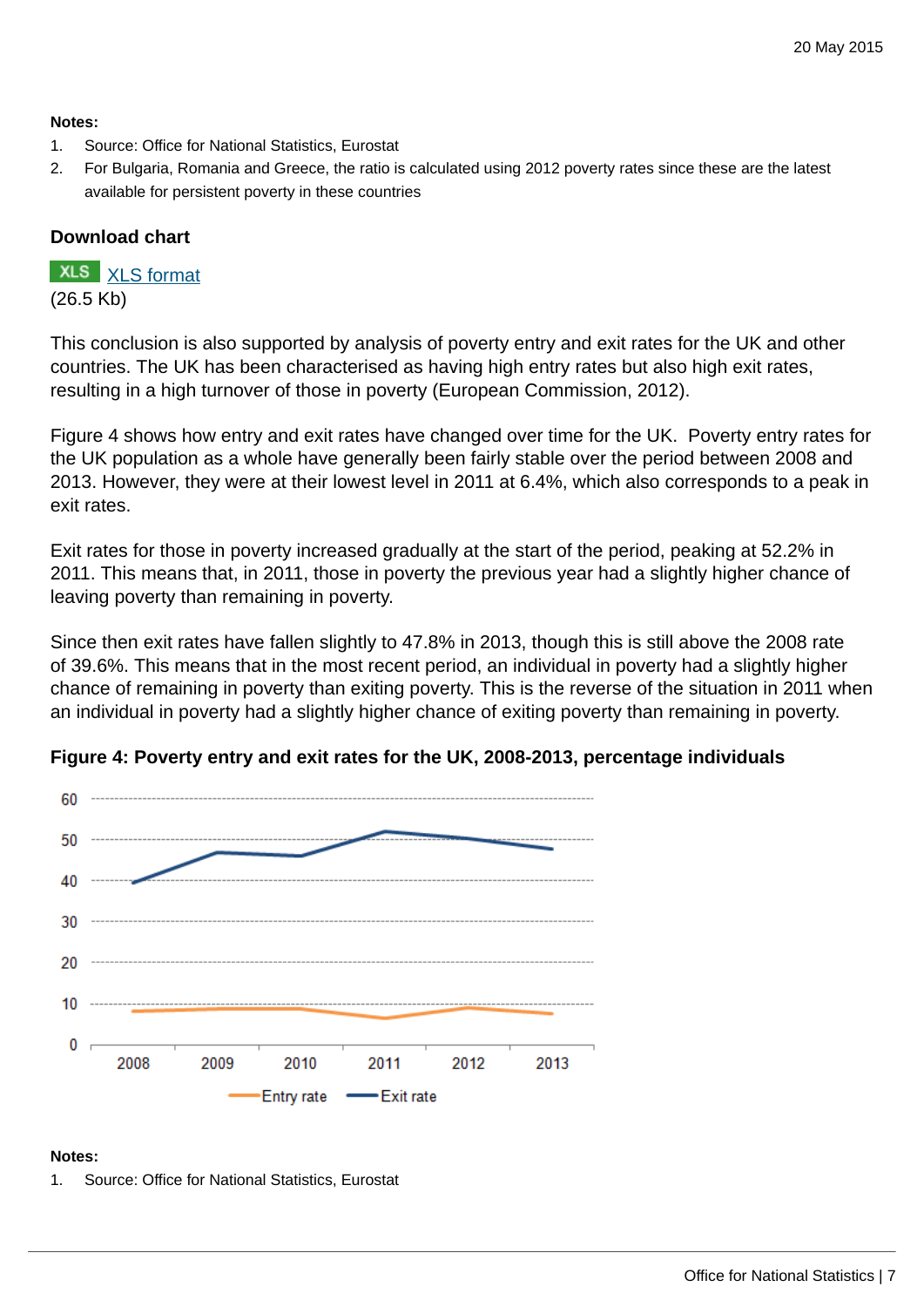- 2. It is also possible to measure poverty transitions relative to the whole population. These are presented in the table supporting Figure 4 for reference
- 3. Because there are fewer people in poverty than not in poverty, it is to be expected that exit rates expressed as a percentage of those in poverty would be higher than entry rates as a percentage of those not in poverty; small changes in the number of people in each case would equate to a much larger percentage change for those in poverty

#### **Download chart**

**XLS** [XLS format](http://www.ons.gov.uk:80/ons/rel/household-income/persistent-poverty-in-the-uk-and-eu/2008-2013/chd-figure-4.xls) (27 Kb)

## **Figure 5: Poverty entry and exit rates across the EU 2009-12, percentage individuals**



#### **Notes:**

1. Source: Office for National Statistics, Eurostat User Database 2012, Version 1

## **Download chart**

**XLS** [XLS format](http://www.ons.gov.uk:80/ons/rel/household-income/persistent-poverty-in-the-uk-and-eu/2008-2013/chd-figure-5.xls) (25.5 Kb)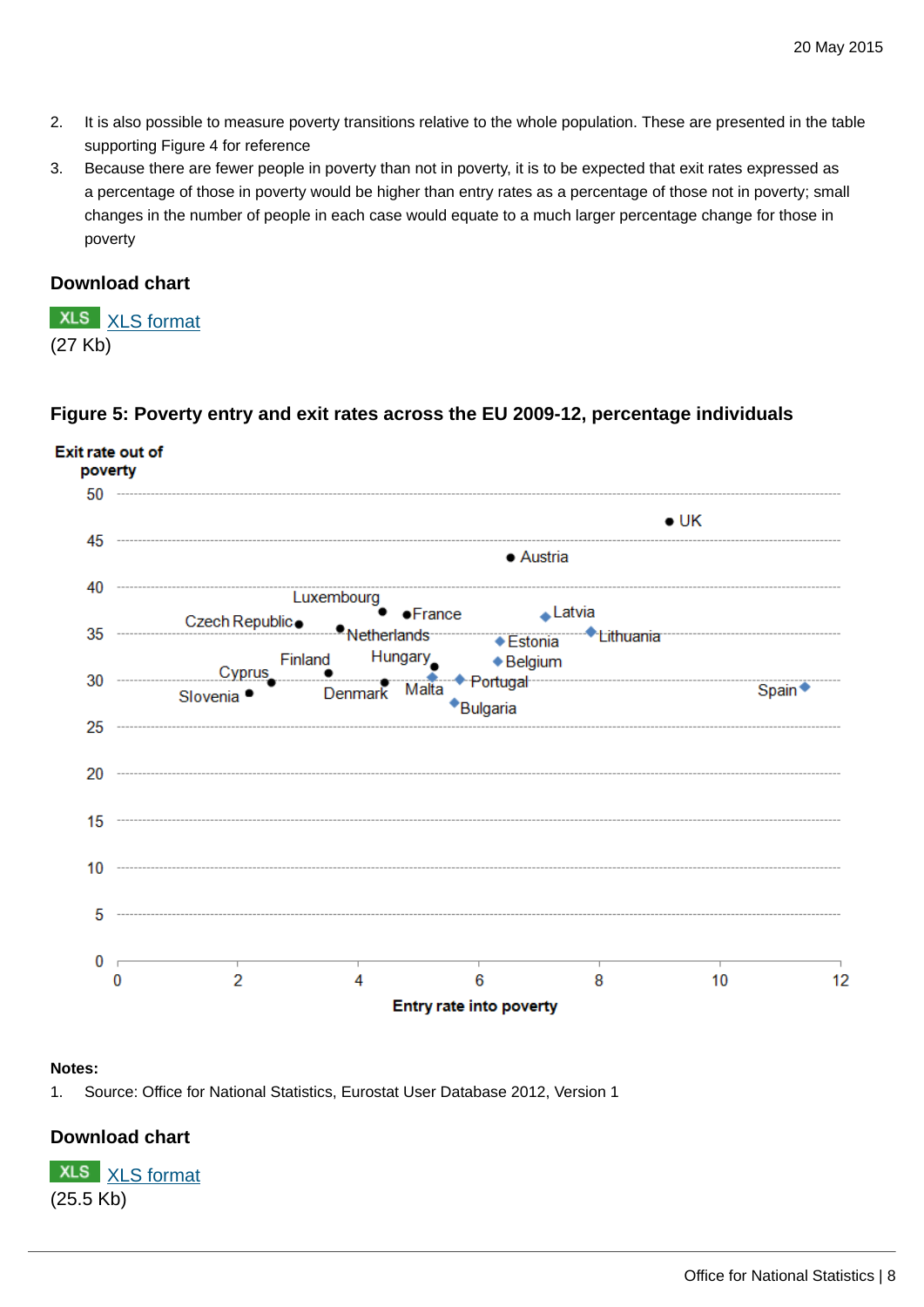Figure 5 shows the relationship between poverty entry and exit rates for EU countries for which longitudinal data are available for the 2009-12 period; this is the latest period for which data are available for analytical purposes for other EU countries. The blue diamonds indicate countries where the proportion of persistently poor among those at risk of poverty was higher than the EU average in 2012, based on the rate of persistent poverty expressed as a percentage of overall poverty rates.

The figure reveals that, averaged over this period, the UK had the highest exit rate out of poverty, but also one of the highest entry rates. This means that in the UK, the chances of getting into poverty are relatively high, but the chances of getting out of poverty are also high, a finding consistent with the low level of persistent poverty in the UK relative to the overall poverty rate. The same pattern of high entry and exit rates are also observed in Austria. While the remaining countries are generally fairly clustered, Spain is separate from the cluster. For this period, Spain had the highest average entry rate into poverty combined with one of the lowest average exit rates, reflecting a high risk of people being trapped in poverty.

# **Years in Poverty**

Looking at the percentage of the population by the number of years spent in poverty over a four year period (Figure 6) reveals that a much higher percentage of the population are impacted by poverty than the headline poverty rates capture. Around a third (33%) of the UK population experienced poverty at least once in the 4 year period between 2010 and 2013, equivalent to around 19.3 million people. This figure has remained fairly stable since 2008 (ranging from 31% to 35%). Over half of these spend two or more years in poverty.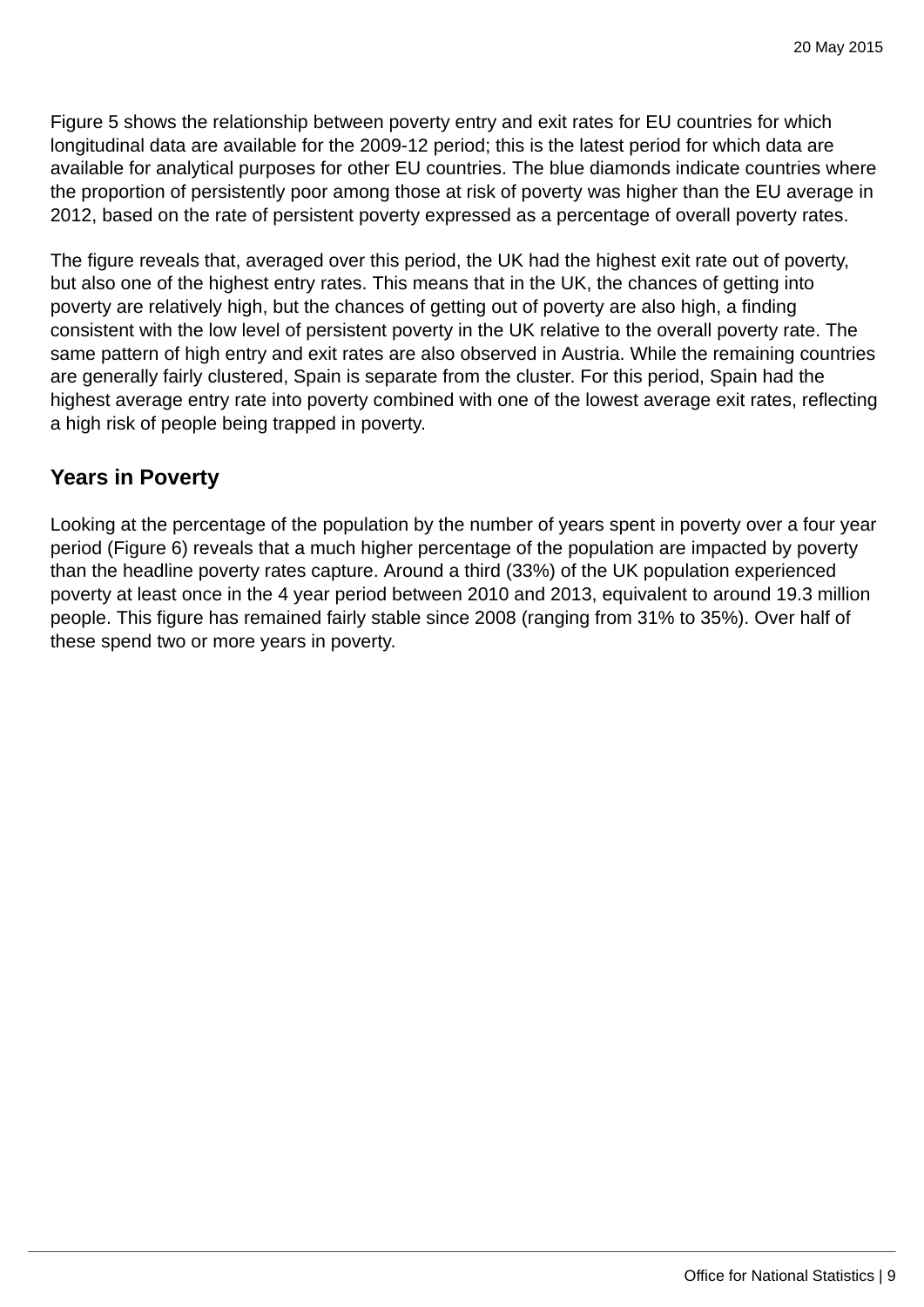

## **Figure 6: Years in poverty in the UK in a 4 year period, 2005/08-2010/13, percentage population**

#### **Notes:**

1. Source: Office for National Statistics, Eurostat

## **Download chart**

**XLS** [XLS format](http://www.ons.gov.uk:80/ons/rel/household-income/persistent-poverty-in-the-uk-and-eu/2008-2013/chd-figure-6.xls) (24.5 Kb)

Figure 7 shows how the UK compares with the rest of the EU in this respect for the period 2010 to 2013. Compared with other countries across the EU, a relatively high proportion of the population experience poverty at least once in 4 years; only Greece and Latvia have higher rates.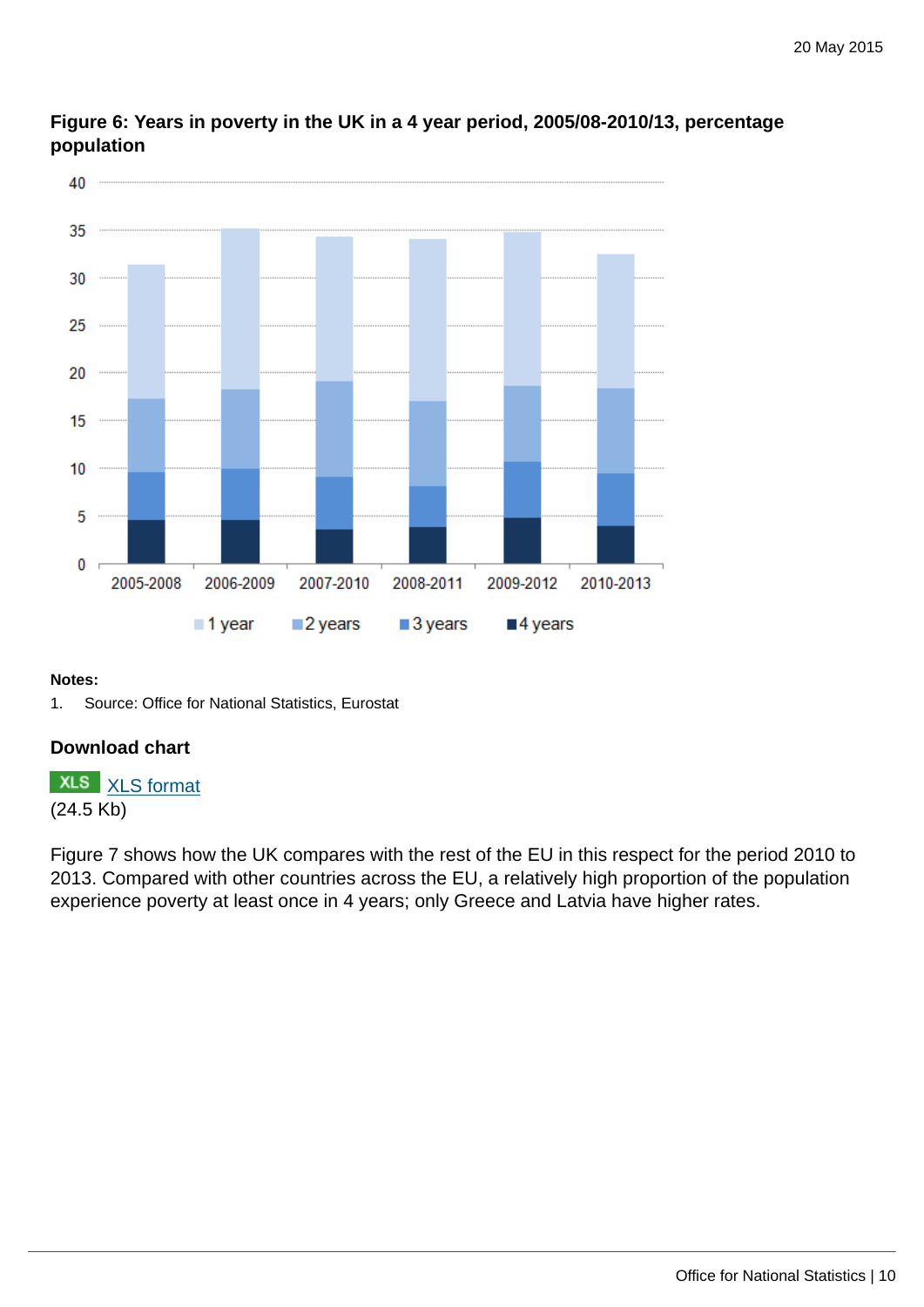

## **Figure 7: Years in poverty across the EU, 2010-13, percentage population**

#### **Notes:**

1. Source: Office for National Statistics, Eurostat

#### **Download chart**

**XLS** [XLS format](http://www.ons.gov.uk:80/ons/rel/household-income/persistent-poverty-in-the-uk-and-eu/2008-2013/chd-figure-7.xls) (26.5 Kb)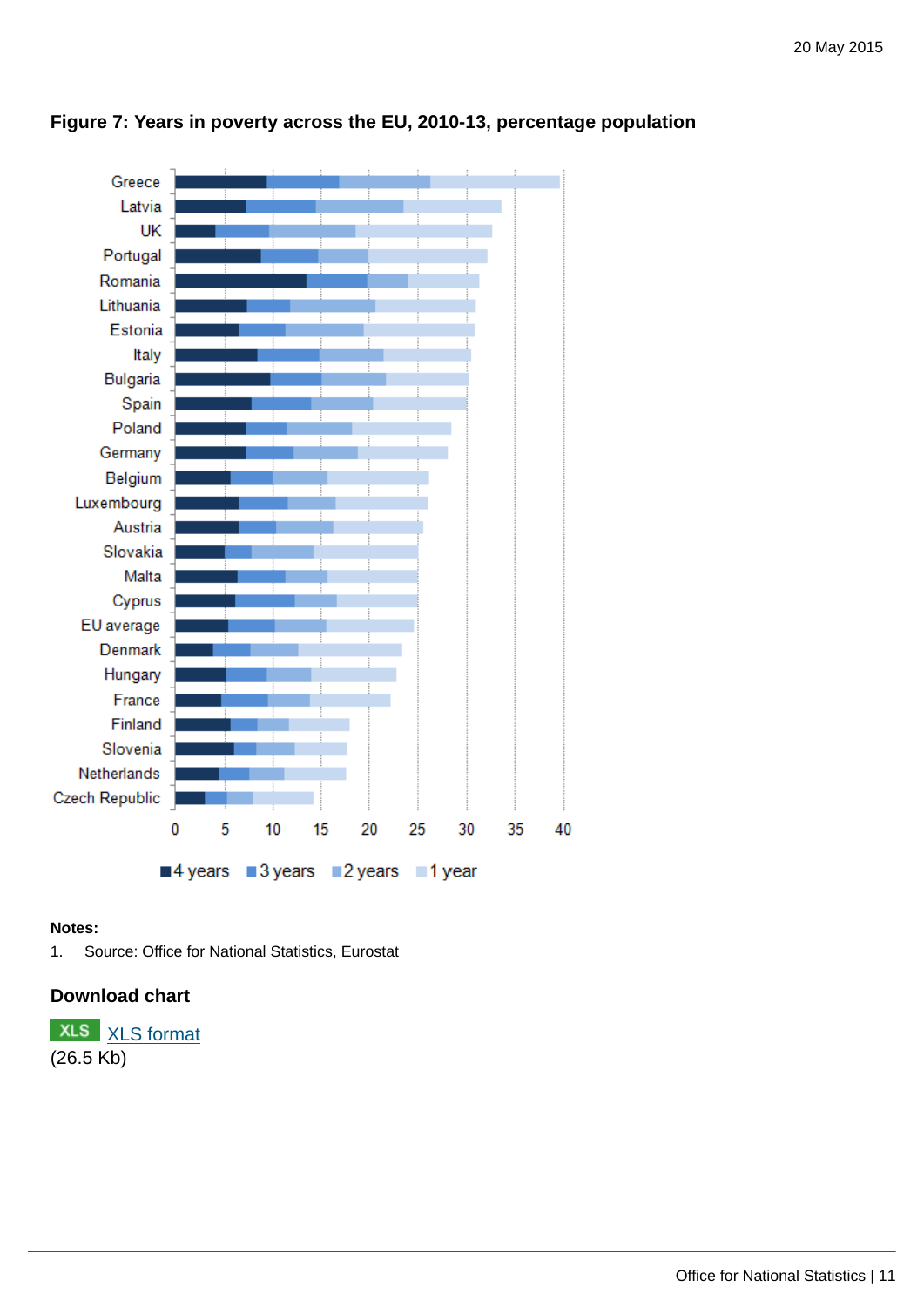# **Poverty by individual characteristics**

The number of years spent in poverty between 2010 and 2013 for males and females is compared in Figure 8. This shows a negligible difference between the percentage of the female population that experienced poverty in this time period (33%) compared with the male population (32%).



**Figure 8: Years in poverty in the UK by gender, 2010-2013, percentage individuals**

#### **Notes:**

1. Source: Office for National Statistics

#### **Download chart**

**XLS** [XLS format](http://www.ons.gov.uk:80/ons/rel/household-income/persistent-poverty-in-the-uk-and-eu/2008-2013/chd-figure-8.xls) (24.5 Kb)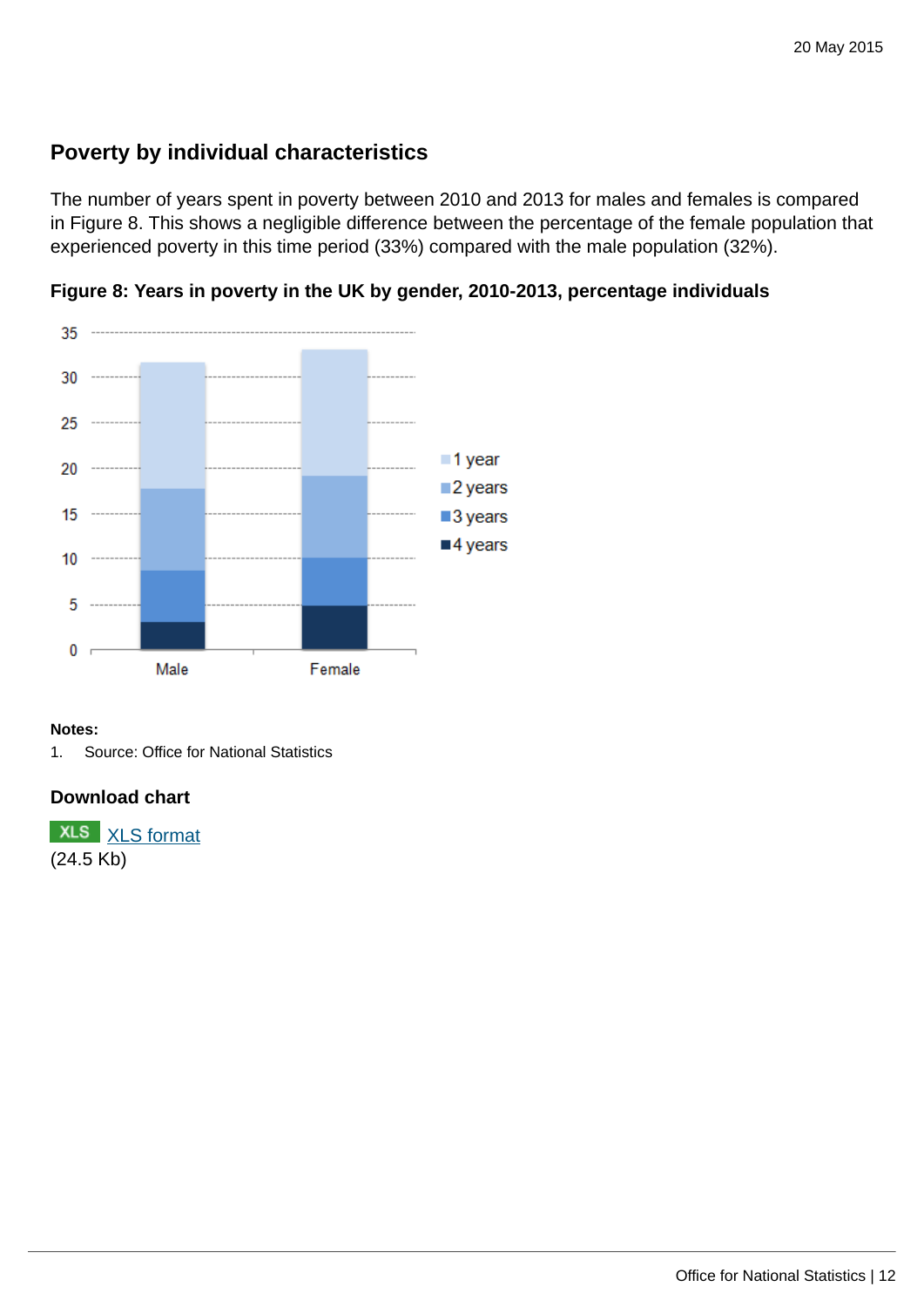

## **Figure 9: Years in poverty in the UK by age group, 2010-2013, percentage individuals**

#### **Notes:**

1. Source: Office for National Statistics

#### **Download chart**

**XLS** [XLS format](http://www.ons.gov.uk:80/ons/rel/household-income/persistent-poverty-in-the-uk-and-eu/2008-2013/chd-figure-9.xls) (24.5 Kb)

Looking at the years spent in poverty for different age groups, the percentages of people experiencing poverty at least once in the 4 year period between 2010 and 2013 were similar for those aged under 18 and those aged 18 to 64 (Figure 9), with around 30% experiencing poverty at least once in this period. This contrasts with almost 40% of those aged 65 and over falling into poverty at least once. The difference is accounted for in part by those spending only one year in poverty, 19% for those aged 65 and over compared with 12-13% for the under 65s. However, those spending all 4 years in poverty also contributes to the difference; 7% of those aged 65 and over were in poverty in all 4 years, approximately double that of the under 18s (4%) and those aged 18 to 64 (3%).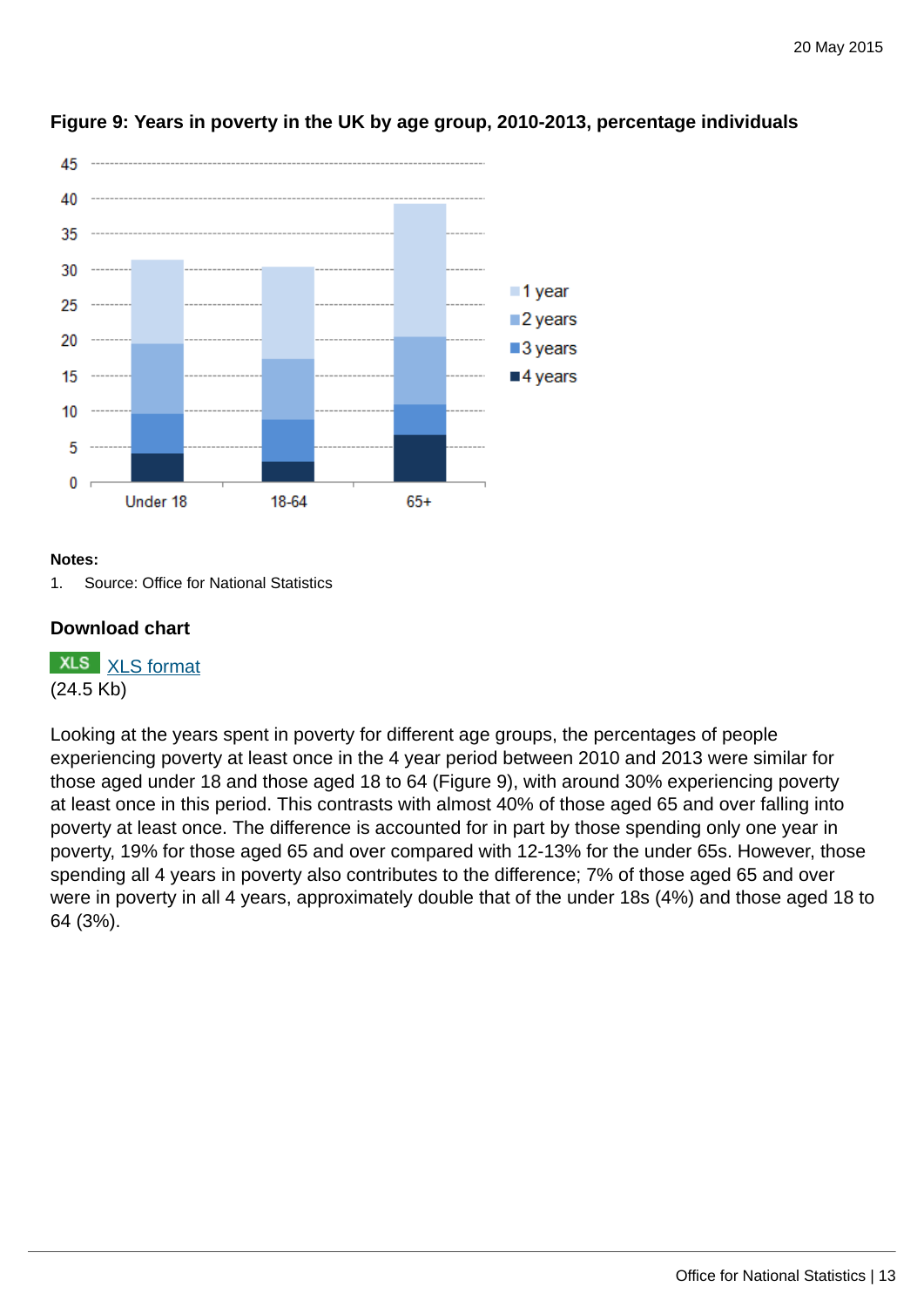

**Figure 10: Years in poverty in the UK by household composition, 2010-2013, percentage individuals**

#### **Notes:**

#### **Download chart**

**[XLS format](http://www.ons.gov.uk:80/ons/rel/household-income/persistent-poverty-in-the-uk-and-eu/2008-2013/chd-figure-10.xls) (25 Kb)**

The number of years spent in poverty between 2010 and 2013 also varied by the type of household people were living in (Figure 10). Single parent households were more likely to experience poverty than other households, with almost 60% in poverty at least once and almost half of them in poverty for two or more years in the period. Single adult households were also more likely to experience poverty than households with two or more adults; 46% of single adult households experience poverty at least once in the period, compared with less than 30% for households with two or more adults. Of the households containing two or more adults, a larger proportion of those with dependent children (17%) spent two or more years in poverty than those without children (13%).

## **Background notes**

1. The figures in this article are based on [European Union Statistics on Income and Living](http://ec.europa.eu/eurostat/web/microdata/european_union_statistics_on_income_and_living_conditions) [Conditions \(EU-SILC\). EU-SILC](http://ec.europa.eu/eurostat/web/microdata/european_union_statistics_on_income_and_living_conditions) is coordinated by [Eurostat](http://ec.europa.eu/eurostat) (the European Commission's statistical agency) under EU regulation and provides cross sectional and longitudinal data on income, poverty and living conditions across Europe. Until 2011, in the UK, [EU-SILC](http://ec.europa.eu/eurostat/web/microdata/european_union_statistics_on_income_and_living_conditions) was collected by the Office for National Statistics (ONS) using the General Lifestyle Survey (GLF).

<sup>1.</sup> Source: Office for National Statistics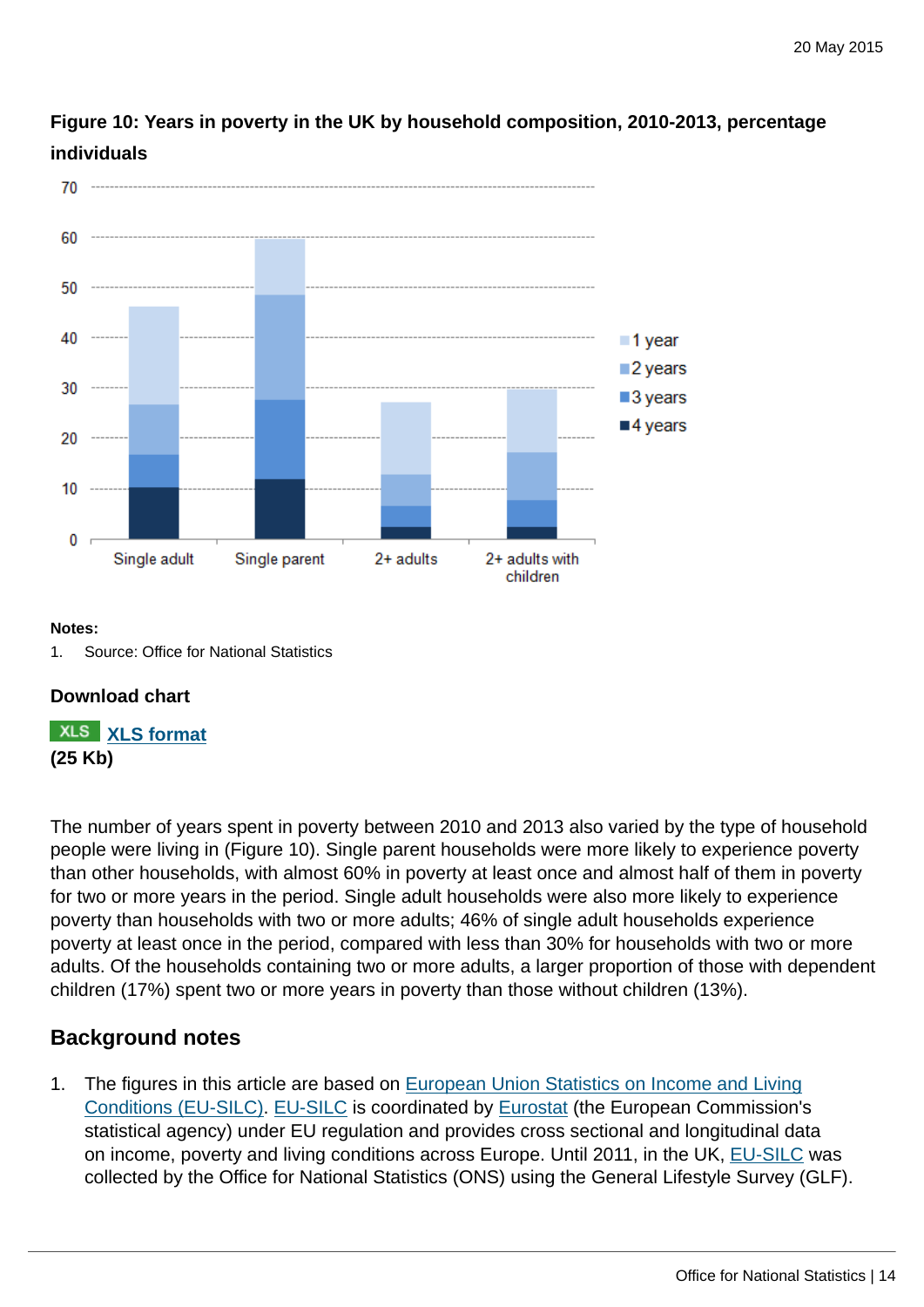- 2. Since 2012, cross-sectional [EU-SILC](http://ec.europa.eu/eurostat/web/microdata/european_union_statistics_on_income_and_living_conditions) data has been produced from the Department for Work and Pension's (DWP) Family Resources Survey (FRS), with longitudinal data produced using a follow-up survey known as the Survey on Living Conditions (SLC).
- 3. The data for other EU countries is collected by their National Statistical Institutes (NSIs). Overall EU figures are calculated by Eurostat and are computed as the population-weighted averages of the national figures.
- 4. The estimates of EU poverty rates and years in poverty were extracted from [Eurostat's online](http://ec.europa.eu/eurostat/web/income-and-living-conditions/data/database) [database](http://ec.europa.eu/eurostat/web/income-and-living-conditions/data/database) on 20th April 2015. Eurostat update their online database on a regular basis.
- 5. The income reference period for EU-SILC is the previous year for all countries except the UK, for which the income reference period is the current year, and Ireland, for which the survey is continuous and income is collected for the last twelve months.
- 6. The poverty entry and exit rates for EU countries were calculated using Eurostat's User Database 2012 version 1, microdata release of August 2014.
- 7. The [EU-SILC](http://ec.europa.eu/eurostat/web/microdata/european_union_statistics_on_income_and_living_conditions) data are weighted to take into account different probabilities of selection and levels of response for different types of household and individual.
- 8. Follow ONS on [Twitter](https://twitter.com/ONS) and receive up to date information about our statistical releases.
- 9. Like ONS on [facebook](https://www.facebook.com/ONS) to receive our updates in your newsfeed and to post comments on our page.
- 10. Watch our videos on [YouTube.](https://www.youtube.com/user/onsstats)
- 11. Details of the policy governing the release of new data are available by visiting [www.statisticsauthority.gov.uk/assessment/code-of-practice/index.html](http://www.statisticsauthority.gov.uk/assessment/code-of-practice/index.html) or from the Media Relations Office email: [media.relations@ons.gsi.gov.uk](mailto:media.relations@ons.gsi.gov.uk)

# **Copyright**

#### © Crown copyright 2015

You may use or re-use this information (not including logos) free of charge in any format or medium, under the terms of the Open Government Licence. To view this licence, visit www.nationalarchives.gov.uk/doc/open-government-licence/ or write to the Information Policy Team, The National Archives, Kew, London TW9 4DU, or email: [psi@nationalarchives.gsi.gov.uk](mailto:psi@nationalarchives.gsi.gov.uk).

This document is also available on our website at [www.ons.gov.uk.](http://www.ons.gov.uk/)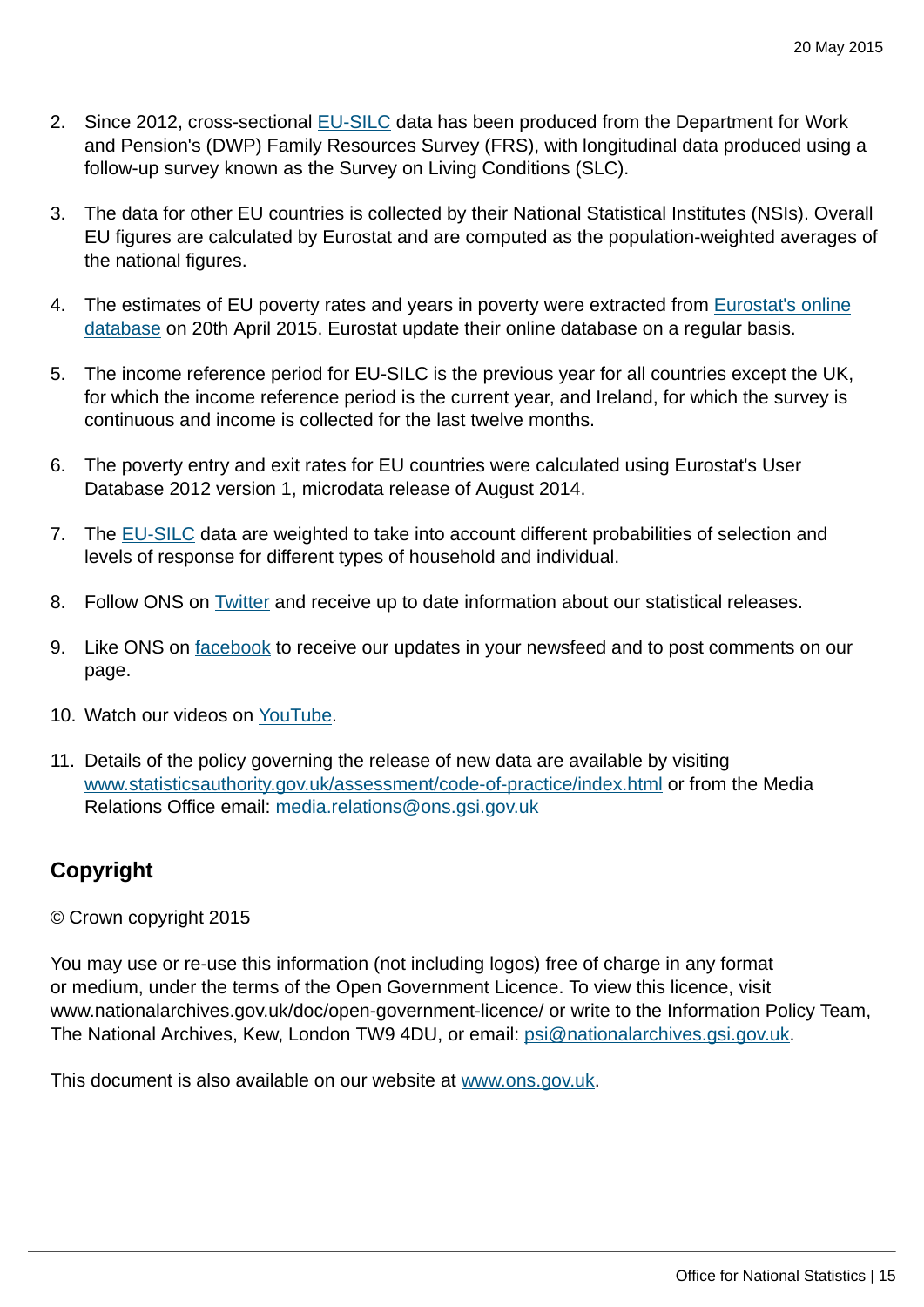# **Appendices**

#### **Supporting Information**

#### **References**

Dickerson, A. & Popli, G.K. (2014). Persistent poverty and children's cognitive development: evidence from the UK Millennium Cohort Study. Sheffiled Economic Research Paper Series No. 2011023, University of Sheffield.

European Commission (2012). Employment and Social Developments in Europe 2012. Brussels: European Commission.

Fouarge, D. & Layte, R. (2005). Welfare Regimes and Poverty Dynamics: the Duration and Recurrence of Poverty Spells in Europe. Journal of Social Policy, 34:3, 407-426.

Jenkins, S.P., Rigg, J.A. & Devicienti, F. (2001). The dynamics of poverty in Britain. Department for Work and Pensions Research Report No. 157.

Smith, N. & Middleton, S. (2007). A Review of Poverty Dynamics Research in the UK. Joseph Rowntree Foundation.

Tomlinson, M. and Walker, R. (2010). Recurrent Poverty: the Impact of Family and Labour Market Changes. York: Joseph Rowntree Foundation.

#### **Related Statistics and Analysis**

Related publications produced by ONS include:

- [Integenerational Transmission of Disadvantage in the UK & EU, 2014 Release](http://www.ons.gov.uk:80/ons/rel/household-income/intergenerational-transmission-of-poverty-in-the-uk---eu/2014.html)
- [Poverty and Employment Transitions in the UK and EU, 2007-2012](http://www.ons.gov.uk:80/ons/rel/household-income/poverty-and-employment-transitions-in-the-uk-and-eu/2007-2012.html)
- [Poverty and Social Exclusion in the UK & EU, 2005-2011](http://www.ons.gov.uk:80/ons/rel/household-income/poverty-and-social-exclusion-in-the-uk-and-eu/2005-2011.html)

Eurostat produce a number of new releases and articles based on EU-SILC. More figures for all EU countries are also available through their online database.

The [Households Below Average Income \(HBAI\)](https://www.gov.uk/government/statistics/households-below-average-income-hbai-199495-to-201213) series is an annual publication by the Department for Work and Pensions (DWP) which uses Family Resources Survey data. HBAI data are used to measure existing UK government targets to reduce poverty. The publication analyses the income distribution generally, and the numbers and characteristics of low income households using equivalised disposable income. The publication covering the period 2012 to 2013 was released by DWP on 1 July 2014. HBAI poverty estimates are not directly comparable with those produced for EU-SILC. This is primarily because the two indicators use different definitions of disposable income. HBAI is the preferred UK policy measure, due to its larger sample size. EU-SILC is used for this